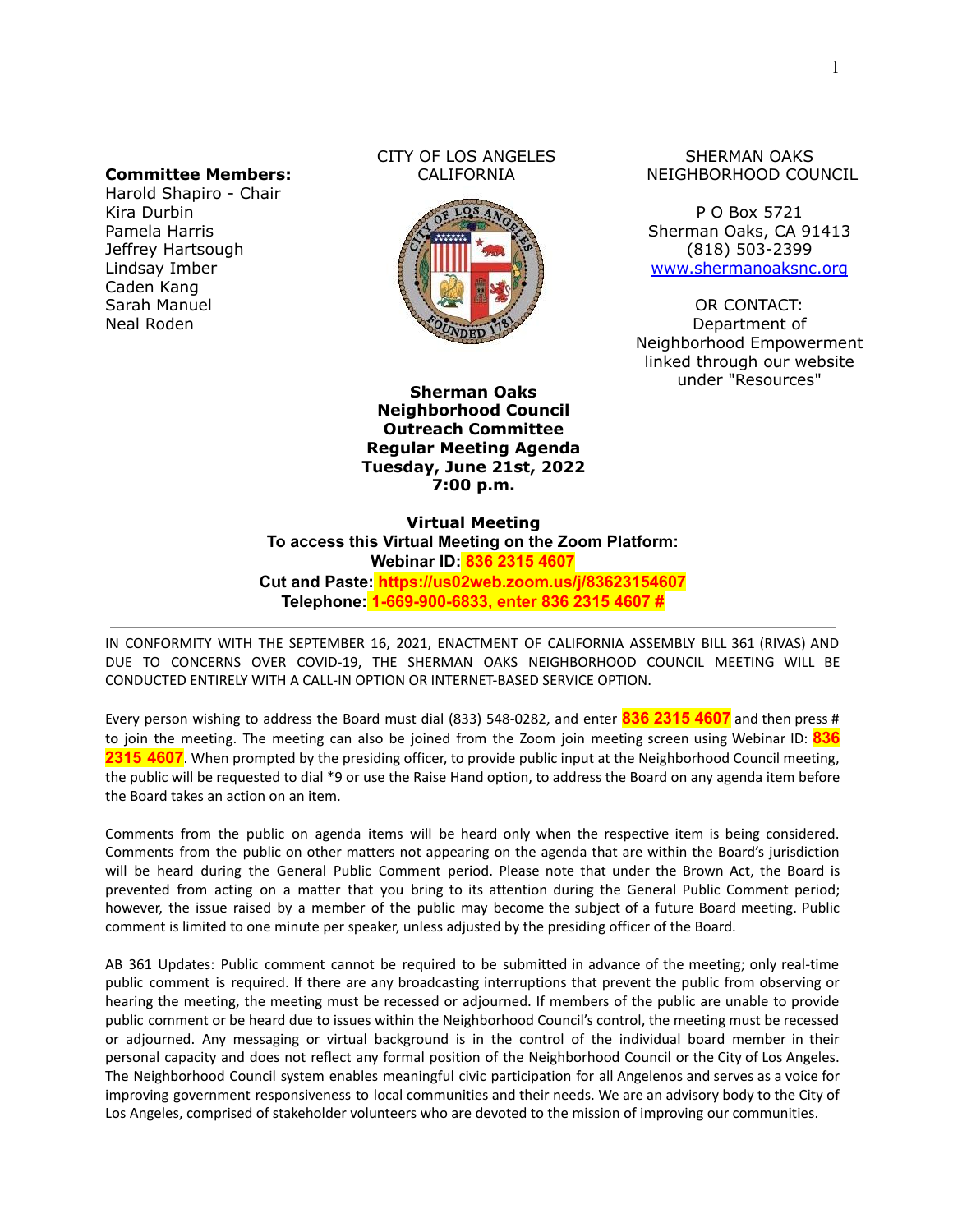### **AGENDA**

# **1. Welcome, Call to Order and Roll Call** Sarah Manuel

- a. Welcome & Call to Order
- b. Roll Call and Introductions

### **2. Administrative Motions:**

- a. Approval of Prior Meeting Minutes roll call vote
	- i. [May 17th, 2022 DRAFT Regular Meeting Minutes](https://www.shermanoaksnc.org/assets/documents/7/meeting62b045a2b8da6.pdf)

### **3. Chair Report: 5 minutes,** Sarah Manuel

- a. SONC Summer Movie Series, partnering w/CD4
- b. 2023 Neighborhood Council Elections.
- **4. Public Official Comment: 2 minutes each** *Comments by public officials in attendance*
- **5. Public Comment**: **2 minutes each** *Comments by the public on non-agenda items within the SONC Outreach Committee's jurisdiction.*
- **6. Project Updates & Discussion (30 minutes)** *Please see supporting documentation. 2 minute Public Comment will be permitted for each sub-agendized item.*
	- a. Summer Movie Series June screening Encanto Jeffrey Hartsough, *Volunteer Sign Up status, logistics, outstanding issues needing resolution*
	- b. Back to School Backpack Collection project discussion to coincide with July Movie in the Park event - Pamela Harris, Sarah Manuel
	- c. [Utility Box Painting/Design](https://www.shermanoaksnc.org/assets/documents/7/meeting62801f671caf9.pdf) Pamela Harris
	- d. [Business Cards](https://www.shermanoaksnc.org/assets/documents/7/meeting625513de87764.jpg) Jeffrey Hartsough
	- e. SONC website status Jeffrey Hartsough, Lindsay Imber
		- i. Published telephone number with A.T.&T. is there any further status on transcription of messages and automated email notification
		- ii. [metrics](https://www.shermanoaksnc.org/assets/documents/7/meeting62b16cc695e01.pdf)
	- f. The Ziff Flyer [Metrics](https://www.shermanoaksnc.org/assets/documents/7/meeting62b16cc695e01.pdf)
- **7. Discussion of Social Media Platforms -** status, [metrics,](https://www.shermanoaksnc.org/assets/documents/7/meeting62b16cc695e01.pdf) passwords & user ID's
	- a. [facebook](https://www.facebook.com/ShermanOaksNC/) Kira Durbin & Harold Shapiro currently posting, Jeffrey Hartsough & Lindsay Imber also have access
	- b. [Instagram](https://www.instagram.com/shermanoaksnc/?hl=en) no one currently posting, who has credentials?
	- c. [Twitter](https://twitter.com/so_nc_?lang=en) no one currently posting, who has credentials?
	- d. [nextdoor.com](https://nextdoor.com/agency/empowerla/?i=rrpkjgzhfbkljbjphjgs) Harold Shapiro & Lindsay Imber currently posting
	- e. [youtube](https://www.youtube.com/channel/UCXTlDVq_eJdzF1RTiZlBJAQ/videos) no recent posts, Harold Shapiro & Sarah Manuel have access
	- f. Constant Contact Harold Shapiro, Caden Kang & Sarah Manuel have admin access

### **9. New Business**: (**5 minutes**) (*Public Comment will be accepted for each item discussed.)*

a. Items for consideration for next/future meeting Agenda(s)